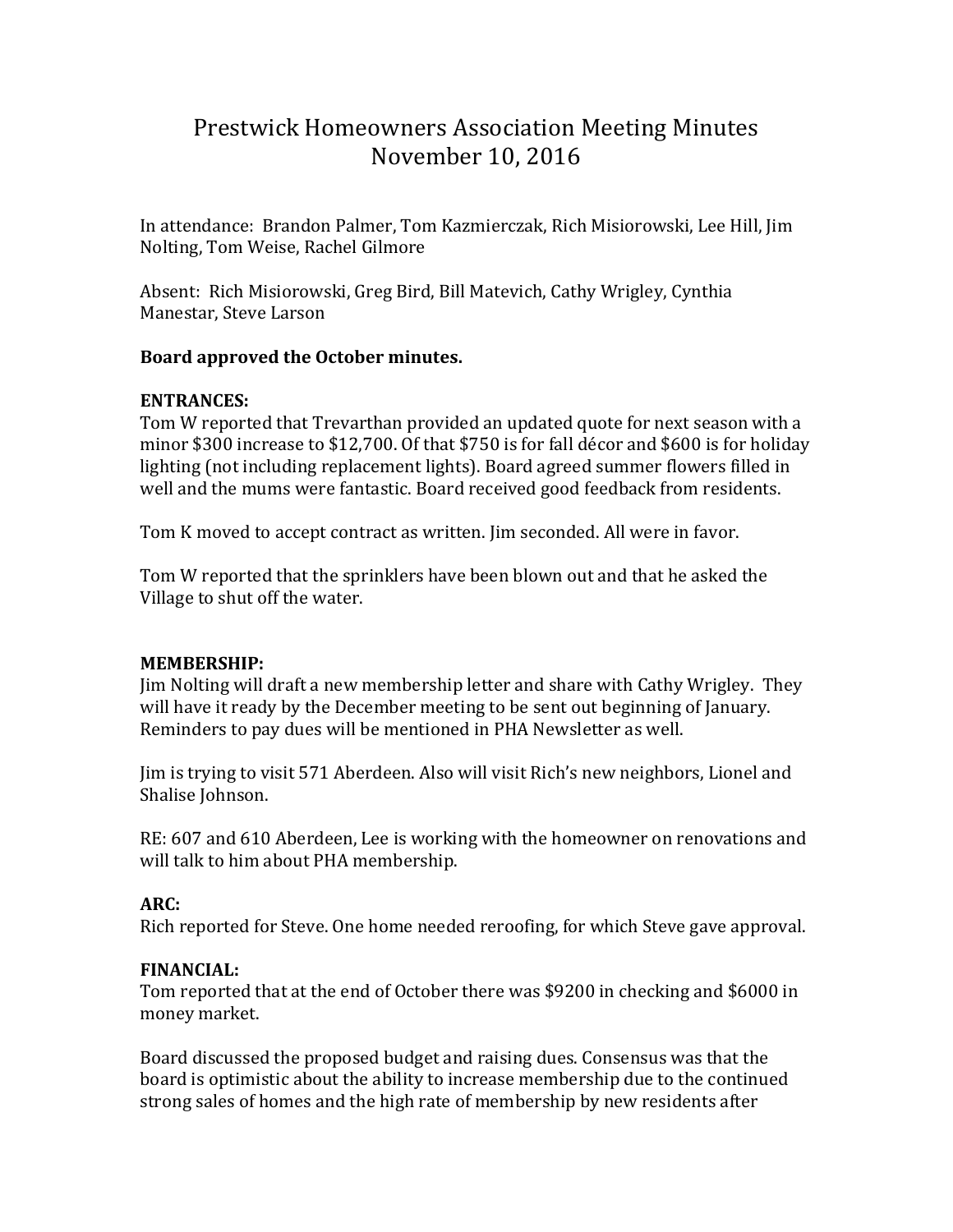welcome visits by the membership committee. New residents are very willing to join and most consider the \$100 annual dues very reasonable.

 $\rightarrow$ PHA expenses have risen, but the board agreed to keep the dues the same for 2017.

 $\rightarrow$  Tom K will create a pie chart to include in the next newsletter for year end financials.

Board agreed they will need to work to retain new members after the first year and follow up with those who don't rejoin.

Insurance questionnaire came from Tom Barz. Brandon filled it out and asked for same coverage = \$1,800 premium for 2017.

Jim Nolting contacted a few other agents to get competing bids. No other bids came close to Tom B's pricing. PHA will renew policy with Tom B.

**SOCIAL** – no report **SECURITY**- no report

**WEBSITE**- The board asked Rachel to send web updates to Catalyst (minutes, newsletters and an updated directory.

#### **GOVERNMENTAL:**

Rich talked to Rob Piscia about striping on Sauk Trail. He confirmed that PHA would like striping perpendicular to the roadway, crossing signage and an asphalt apron for pedestrians that connects to the striping. Rob Piscia indicated that the Village is planning to do this work.

Board discussed follow up on the residents' concern over the RR tie embankment falling into the creek and causing flooding. Rich and Steve sent a letter to the Village stating that in PHA's opinion, the Village and the Forest Preserve District of Will County are responsible for maintenance of the downstream creek, not individual residents. They are waiting for a response from the two governmental entities.

Board asked Brandon to send an email to homeowner Maureen Jagmin (who attended the October board meeting) to let her know that PHA sent a letter to the Village on her behalf.

**CODE ENFORCEMENT-** Lee updated the violations file and removed all of the sheds from the list as the Village is not going to enforce removal. Most of the remaining violations have been on the list between 1-2 years.